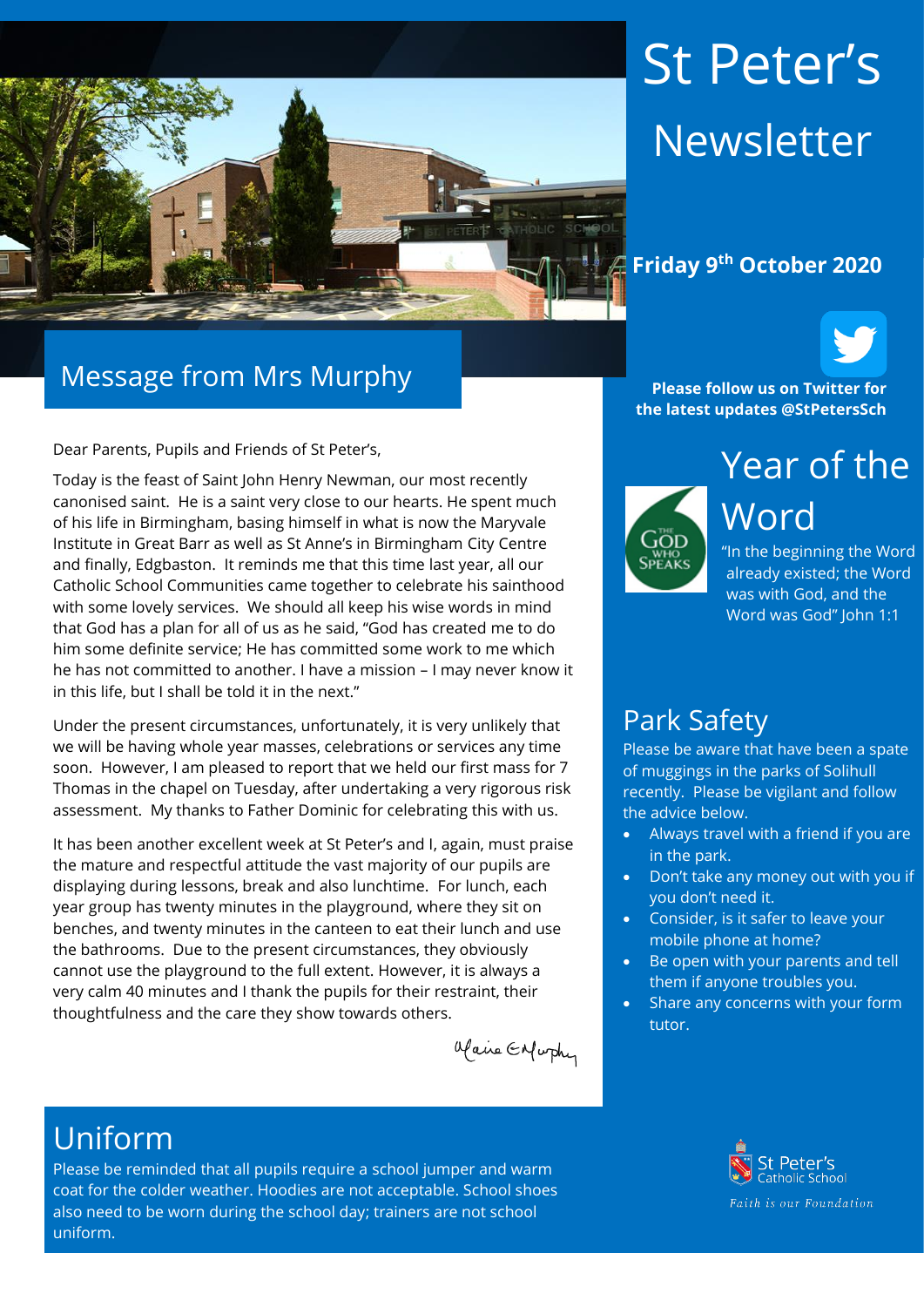Our lovely staff (see below) wore yellow today to raise vital funds today for Young Minds Trust to communicate to our pupils that we care about each and every one of them and they are not alone with their mental health. The day has brought us all together and reinforced the wonderful community that we are grateful to be apart of. Young Minds are a leading charity supporting children and young people's mental health and provide several services including a helpline to support parents worried about their child: available Monday to Friday, 9.30am – 4pm 0808 802 5544 or text Shout to 85258 available 24/7. More information can be found on [www.youngminds.org.uk.](http://www.youngminds.org.uk/)



# #helloyellow Success for pupils

A huge congratulations to Shayne B and Charlie W who have signed a 2 year contract with Nottingham Forest and Luke E who has signed a contract with Aston Villa. Well done boys. We wish you all the best. We are all very proud of you.



### Feast of St. John Henry Newman

Today, sees the first Feast Day of St. John Henry Newman since his canonisation last year. It will be a great day for celebration especially as on this day we will also be celebrating the **Ordination of two new Auxiliary Bishops.** At 12:00pm, Canon David Evans and Canon Stephen Wright were ordained as Auxiliary Bishops for the Archdiocese of Birmingham. As Diocesan priests both Canon David and Canon Stephen are well known across the Archdiocese. Please do remember them in your prayers this week and in the weeks to come.

For more information about them please see [https://www.birminghamdiocese.org.uk/Pages/FAQs/](https://protect-eu.mimecast.com/s/JEuWCZzG8i7GRmUzNWUO?domain=birminghamdiocese.org.uk) [Category/our-bishops](https://protect-eu.mimecast.com/s/JEuWCZzG8i7GRmUzNWUO?domain=birminghamdiocese.org.uk)

#### Mass times in our Local Parishes

It Augustine's Catholic Church <u>Thomas More, Sheldon</u> [St George & St Teresa Catholic Church](https://www.catholicchurch.dorridge.uk/) **[Olton Friary](https://www.oltonfriary.org.uk/)** [Our Lady of the Wayside Catholic Church](http://ourladyofthewaysidechurchshirley.co.uk/)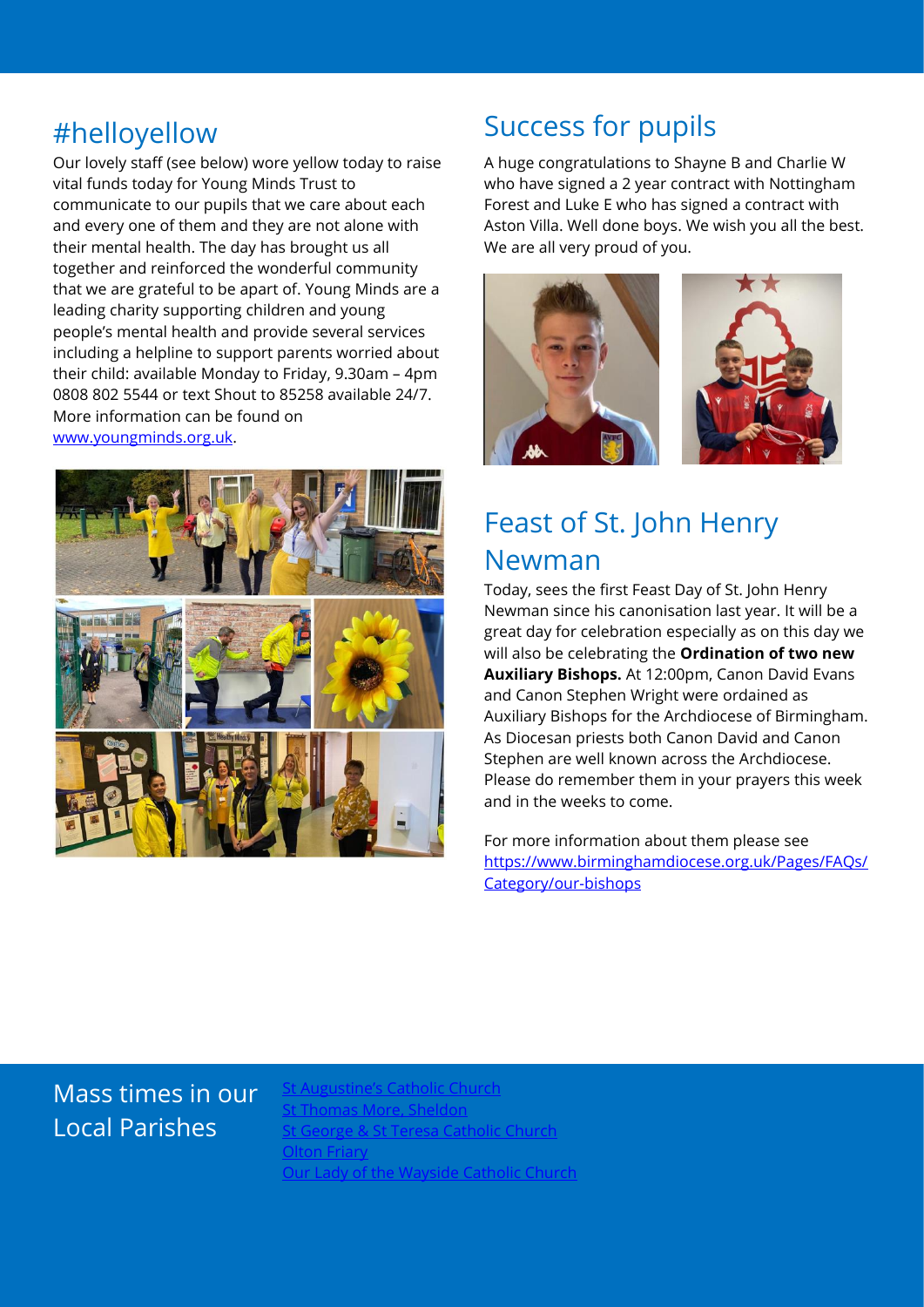#### St Peter's Careers

#### **Apprenticeship and University Virtual Fair Wednesday 21st October**

To help pupils in Years 11, 12 and 13 think more about their future pathways, there is an upcoming virtual apprenticeship and university fair. Over 90 universities, colleges and apprenticeship providers will be attending, making it the best place to explore all post-18 options. The fair will run from 12pm to 6pm**.** The event is perfect for Years 13, 12 and 11 - whether they're finishing off UCAS application or looking for inspiration. Please select this link**: [UK Apprenticeship and University Fair](mailto:https://us4.campaign-archive.com/?e=__test_email__&u=0131882646c9c37f1693f4cca&id=9360f01c8f)** for further information.

#### **UCAS Virtual Exhibitions, University Open Days and UCAS Hub**

UCAS are also running virtual exhibitions. With advice on how to research options during the pandemic, writing personal statements, and student finance, it's a chance for pupils to get their questions answered by subject and admissions specialists. Pupils can book their places using this link: **[UCAS Virtual Exhibition](https://protect-eu.mimecast.com/s/kEihCojnZfDZrptVIxYl?domain=click.email.ucas.com)** – they're happening now!

Many universities, colleges, and conservatoires are running their open days online. Pupils can see the campuses, find out about courses, and ask questions. Find the link here: **[University Online Open Days](https://www.ucas.com/ucas/events/find/type/open-day)**

Year 12 pupils can create their own UCAS Hub which is their own space to organise their research and explore their options. Please find more information here: **[UCAS Hub](https://www.ucas.com/what-are-my-options/create-your-ucas-hub-today)**

#### Lunch order

Pupils are welcome to pre-order a lunch from the school canteen. We are asking for this to be pre-ordered each week so that we can operate a 'grab and go' system to ensure that the service is efficient, pupils have enough time to eat and our 'bubbles' are protected.

#### **[CLICK HERE TO ORDER LUNCH FOR](https://forms.office.com/Pages/ResponsePage.aspx?id=WsZYFMHDIESQA-R2NHXE9sGWKd9gVAZLhvRethraXx5UOEtMNk1KSkoyNkJZNVM5TzdLN0ZMUUcwWS4u)  [NEXT WEEK](https://forms.office.com/Pages/ResponsePage.aspx?id=WsZYFMHDIESQA-R2NHXE9sGWKd9gVAZLhvRethraXx5UOEtMNk1KSkoyNkJZNVM5TzdLN0ZMUUcwWS4u)**

This will take you to Microsoft Forms where, after entering basic details, you can choose from a range of hot and cold options.

An extended menu is now in operation. A letter with more details is sent out each week, usually on Wednesday, but can also be viewed [here.](file://///file03/staff%20share/St%20Joseph/September%202020/Letters/August/Lunch%20Pre-order%20letter%20for%205th%20October%20-%209th%20October.pdf) Pupils can purchase a bottle of water from their form group's serving point. We ask parents to make sure that their ParentPay account is 'topped up' with the necessary funds.



#### Free School Meals

Should your situation have changed recently, for example, you may have recently had need to apply for Universal Credit, you may be eligible for apply for free school meals via the links below depending upon where you live Solihull residents -

Birmingham residents - [https://www.st-peters.solihull.sch.uk/media/uploads/Pupil-Premium](https://www.st-peters.solihull.sch.uk/media/uploads/Pupil-Premium-birminghamfsmapplicationform.pdf)[birminghamfsmapplicationform.pdf](https://www.st-peters.solihull.sch.uk/media/uploads/Pupil-Premium-birminghamfsmapplicationform.pdf)

If you would like any further information or financial support, do not hesitate to contact Miss Hall: [halls@st](mailto:halls@st-peters.solihull.sch.uk)[peters.solihull.sch.uk.](mailto:halls@st-peters.solihull.sch.uk)